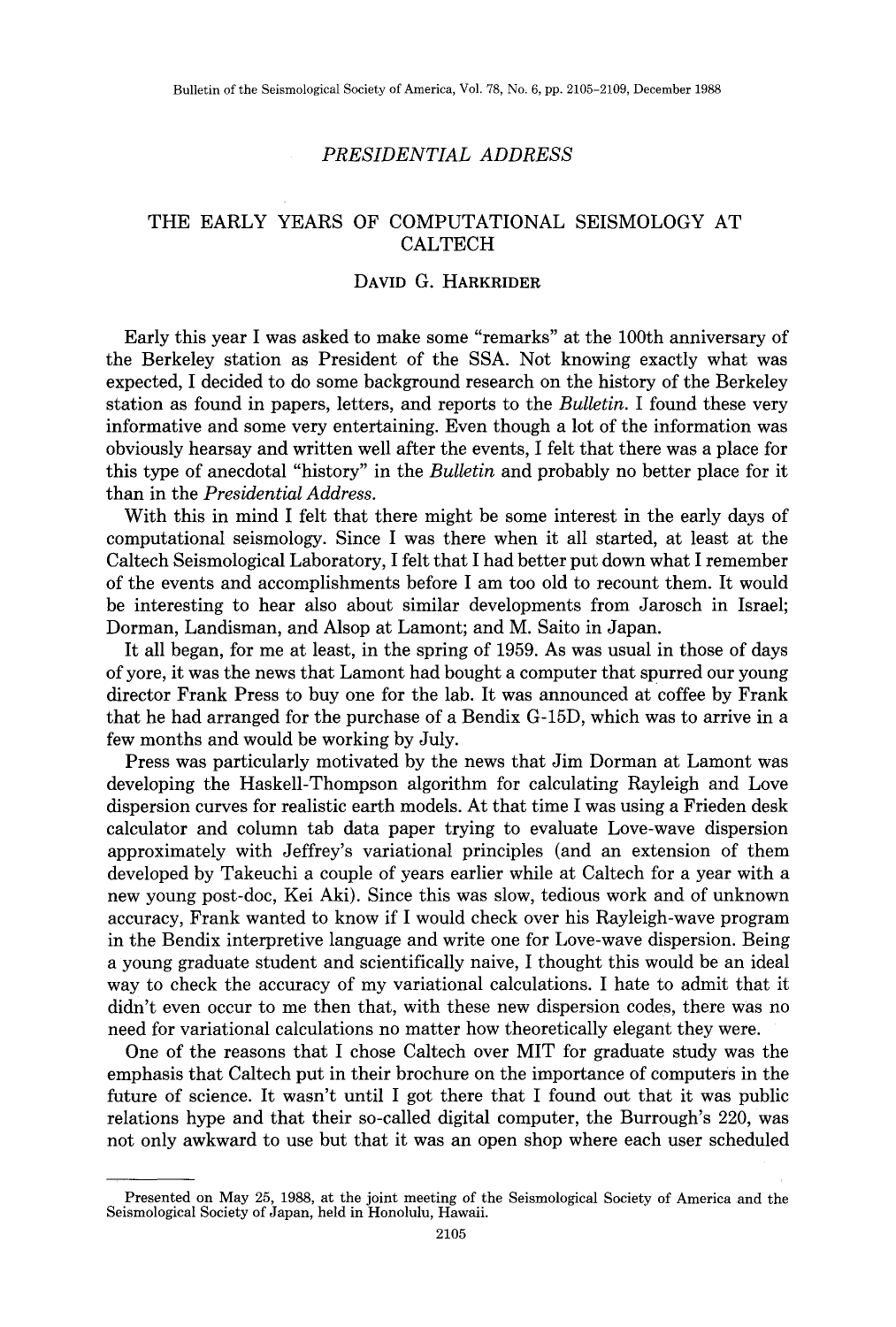the total use of the machine. And if there was a bug in your program you might have to wait a day or more for your next scheduled use to correct it. Not only was the machine difficult but it was located four miles away at Caltech's main campus and was the object of desire of the 500 or so graduate students there. Only four of my fellow colleagues from the lab had the desire and motivation to take the special course needed to memorize the machine language instruction set and sign up for their turn on the Burroughs: Bob Phinney, Don Anderson, Shelton Alexander, and Laszlo Lenches, a newly arrived Hungarian freedom fighter who was later to set the standards and high quality for geophysical illustrations in our technical journals. Meanwhile I was putting off the inevitable necessity of learning to use this machine by playing with equations and approximation techniques.

Even though our new Bendix computer would be an open shop operation also, it was going to be located at the Lab and be available to us 24 hours a day. It also had an interpretive machine language, which was one step up from primary machine language programming. I differentiate between machine language, which is a stored number, combining command and operand location, and assembly language, which incorporates alphanumeric mnemonics and is a great step forward. For all of the above reasons, I jumped at the chance to work on the new computer with Frank Press.

The minute the computer arrived and was installed, Frank and I entered into an undeclared race to be the first to have a program that worked on the Bendix. I even worked over the Fourth of July to win. Frank used to relate that the first program I ever wrote worked without debugging. That was sort of true, in that it gave the right answer on the console typewriter, but until now I never confessed that the output format was not what I thought I had programed.

On the Bendix G-15D you either entered your program command by command on the console typewriter (no CRT) or punched a paper tape on the Friedan Flexwriter and then ran the tape through an optical reader mounted on the face of the computer, which looked like a large refrigerator. The first computer I ever saw was similar except that it looked like a deep-freeze (refrigerator lying on its side) with only a typewriter on top of it. Our only output was typed by the console on the fan-folded, perforated, continuous sheet of typewriter paper, which was fed into the console. Each sheet was sequentially numbered. The number on the bottom of the page with the results or elastic input model was sometimes used as the model name. It was rumored that was how Jim Dorman's ocean model name 8099 came about.

There were faster computers than the Bendix available to our group, including the Burroughs. One of these was the IBM 604 at UCLA. Bob Phinney seemed to be content with Caltech's Burroughs and continued to use it on his leaky mode calculation, but Shelton Alexander felt the need for a larger and faster computer such as the IBM. The problem was that we heard that it used a new and completely different language. This was confirmed by the visit of Norm Ness, an old MIT friend of Stewart Smith. He not only told us of the joys of using FORTRAN but left a manual with us. It was completely different from anything I had ever seen and I found it almost impossible to read.

Somehow Frank Press arranged for Shelton to obtain an account at UCLA and off he went, usually in the evening, and he stayed rather later. Being suspicious that Shelton was using this as an excuse to get out at night for some extra-curricular activities, and not wanting to miss out on a good thing, I asked if I could go too.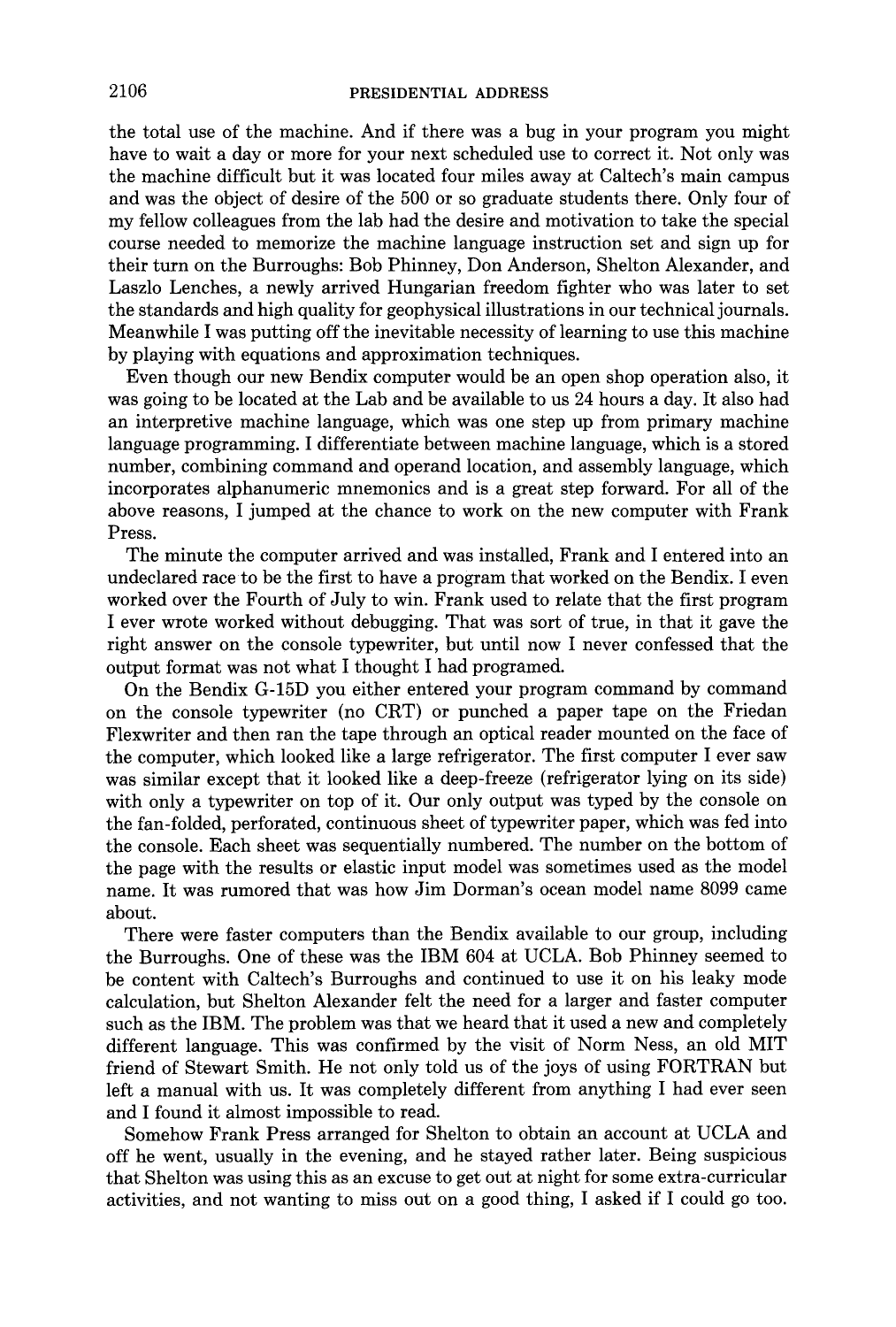Unfortunately, he really was working on the IBM. Since I had nothing else to do while waiting for Shelton to submit his job at UCLA's closed shop operation, I picked up a discarded program, with a programers' reference manual deciphered the program, and in this way learned FORTRAN. I hate to admit it but, 30 years later, I still cannot read a programing teaching manual. The only way I can learn a language such as "c" is to take a c-program and decipher it line by line with a reference manual. Before I deciphered the original program, I had Alexander verify that it was a debugged and working program. This ability of Shelton's to pick up a program and almost immediately detect any errors was exploited by all of us at the Lab. The less Alexander knew about the program the better.

This technique for learning new programing language is slow but effective and can lead to some interesting programing habits. For instance, in the early days of FORTRAN the I/O was handled by FAP, the FORTRAN Assembly Program. The IBM word at that time was 36 bits long and each character or Binary Coded Decimal was 6 bits or 6 characters per word. Since they wanted the FORTRAN line to be an even multiple of words, they chose 12 words or a 72 character FORTRAN line. FAP handled the input data the same way, i.e., only 72 characters per line even though there was space for 80 characters on each punched card. (I bet you always wondered why the standard FORTRAN line is only 72 characters long and why the early magnetic tapes were 7 tracks, i.e.,  $6 \text{ bits } +$  a parity bit.) Although IBM long ago gave up this restriction when they went to bytes, or 8 bit characters, I still use data input fields that are multiples of six and never input more than 72 characters per line. That was the way it was done on the first FORTRAN program I ever picked up and that's the way I do it now.

One of the reasons that Shelton Alexander changed to the IBM from the Bendix was a need for a Fourier transform program. Press was especially eager for one at the Lab, since he wanted to analyze the 1952 Kamchitka earthquake recordings at Caltech for free oscillation peaks. He hired a professional programer, Saul Shragowitz, to develop a fast machine language algorithm on the Bendix. I was in the computer room the day Frank plotted his results and remember his excitement. To this day he claims that this was the first experimental determination of the Earth's free oscillation periods.

Kei Aki, who was now back as a post-doc at the Lab, had other uses for a Fourier transform and he was in too much of a hurry to wait for the machine language version. So he developed an approximate method that made use of an explicit knowledge of the phase and its spectral derivative. Since he had independent estimates of these in the form of phase and group velocity, Kei was able to perform phase and amplitude equalization of surface waves in order to estimate the sourcetime-function or to phase-correct the time-domain signals back to a common range in order to determine the radiation pattern. The technique gave good time-domain estimates at selected times of interest and was not affected by wrap-around caused by large frequency intervals. Then as now, fast is relative and if we came in at night to work and found Aki's program executing on the Bendix, we knew that we had time to go to a night baseball game before it would finish. At least that was what Bob Kovatch, Shelton Alexander, and I used as our excuse to go to the L.A. Dodgers game.

Sometimes it is hard for me to believe the number of geophysical advances that occurred between the summers of 1959 and 1960. To name a few: the publication by Jim Dorman et al. of the first realistic model of the shear-velocity structure of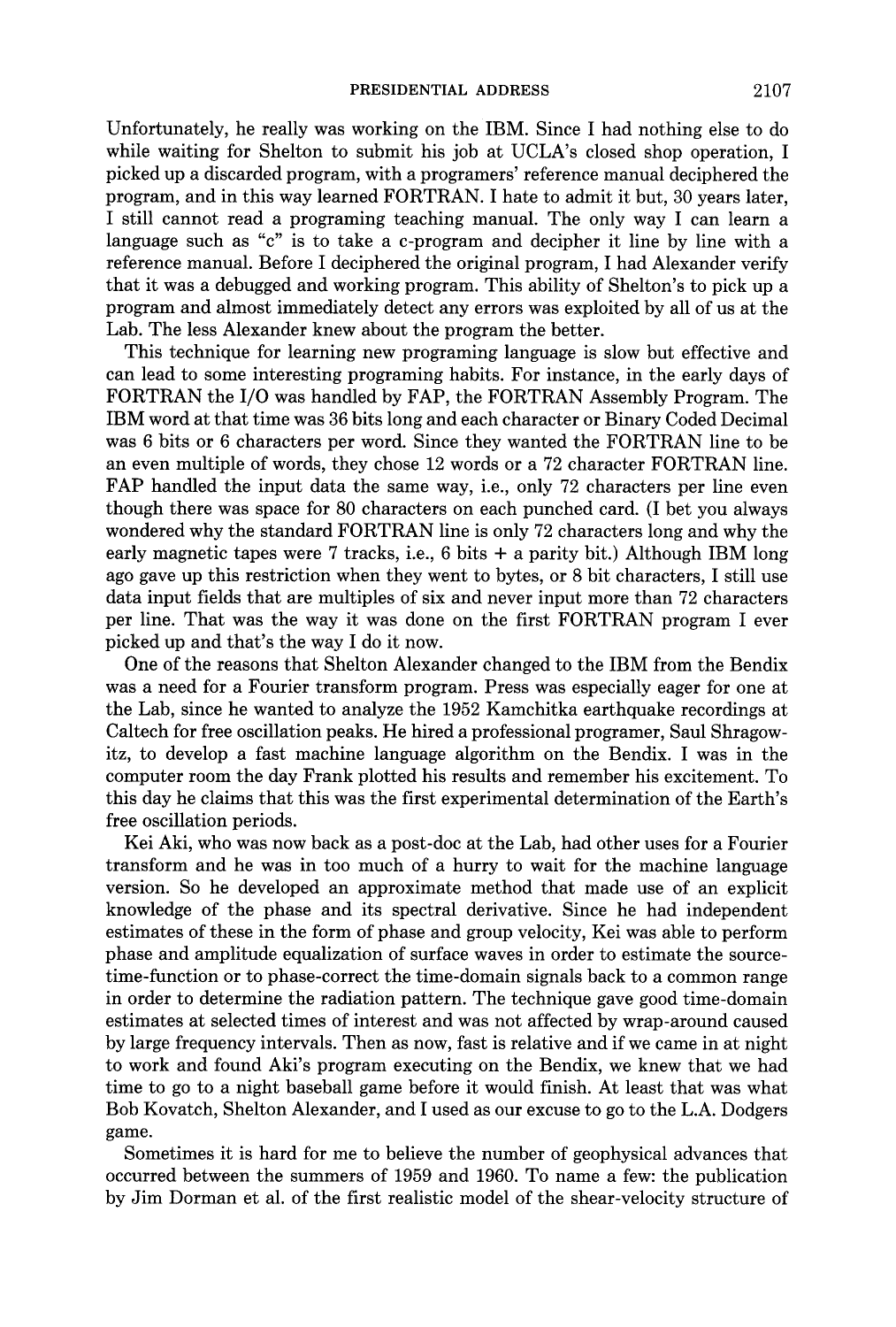the oceanic mantle with a low-velocity zone and the "race to Helsinki," the 1960 IASPIE meeting. Following the May 1960 Chilean earthquake, Stewart Smith as Benioff's student and I as Press's student went to Sandia Labs, Albuquerque, New Mexico to analyze Caltech recordings of this event with their large IBM 7090 computer. It was early July and, after registering at the motel as Mr. Harkrider and Mrs. Smith, we went out to the facility, which was the most secure national laboratory I have ever visited. Since Stewart and I did not have security clearances, we were never out of sight of our escort. The paths between buildings were wellmarked with armed guard towers at intervals to make sure you didn't wander. Our movements were so restricted that all we were allowed to do was sit at a table and plot the results. I quickly tired of the project and on our return told Frank that I would rather work on something else. Steward carried on and gave Press enough results so that he was able, according to Bullen in the 1963 edition of his book to start off one of the most dramatic scientific sessions ever witnessed by Bullen: The observation of the Earth's free oscillations.

In these early days, the computer was used not only in the reduction and interpretation of data but also as a means of testing theoretical assumptions. Anderson was able to numerically show that the often-stated assumption that group velocity perturbations were second-order with velocity and density changes was incorrect.

In the meantime, the UCLA IBM 604 had grown into a 704 and then into a 709. At about that time Anton Hales arrived from South Africa as a visiting scientist. He was interested in the possibility of very-low-velocity layers in the mantle. Earlier Press and I had worked in collaboration with a JPL (Jet Propulsion Lab) programer on a Rayleigh-wave dispersion program that was developed on an IBM 704, then on an IBM 709, and finally on an IBM 7090 at JPL. My main contributions were the equations and algorithm for a liquid layer at depth. Press therefore thought I was the ideal student to work on this problem with him and Hales. I remember Anton asking me if I was basically interested in the theory or in the Earth? Of course I lied and said I was interested in the Earth's composition. It wasn't till much later that I found out that an interest in the physical rather than chemical processes in the Earth was acceptable geophysics.

My ability in program development always made me a popular collaborator with Press when some new geophysical wave phenomenon was observed, especially if the wave was dispersive. This was how I became involved, in the spring of 1962, in the analysis of the dispersion of atmospheric acoustic gravity waves from atmospheric nuclear explosions. This required working on JPL's IBM 7090, which was only available to Caltech during the hours from midnight until morning, since Caltech didn't get its own IBM 7090 until the summer of 1962. For awhile I thought I would never get to work on my thesis, which was on the excitation and synthesis of surface waves—but my turn finally came in 1962–1963, when Caltech finally replaced its Burroughs with an IBM 7090 as the main campus computer. The convenience and reasonable turn-around, especially when this was modernized to an IBM 7094, gave me the time to finish my thesis and collaborate with Ben-Menahem and Toksöz on many interesting problems.

Because of time, I had decided to restrict my tale to the years when computers were electronic tubes and memory was made of tiny magnetic cores. This physical restriction on memory or core size kept the maximum memory available on an IBM 7094 to around 16 kilowords for the individual user, depending, of course, on the